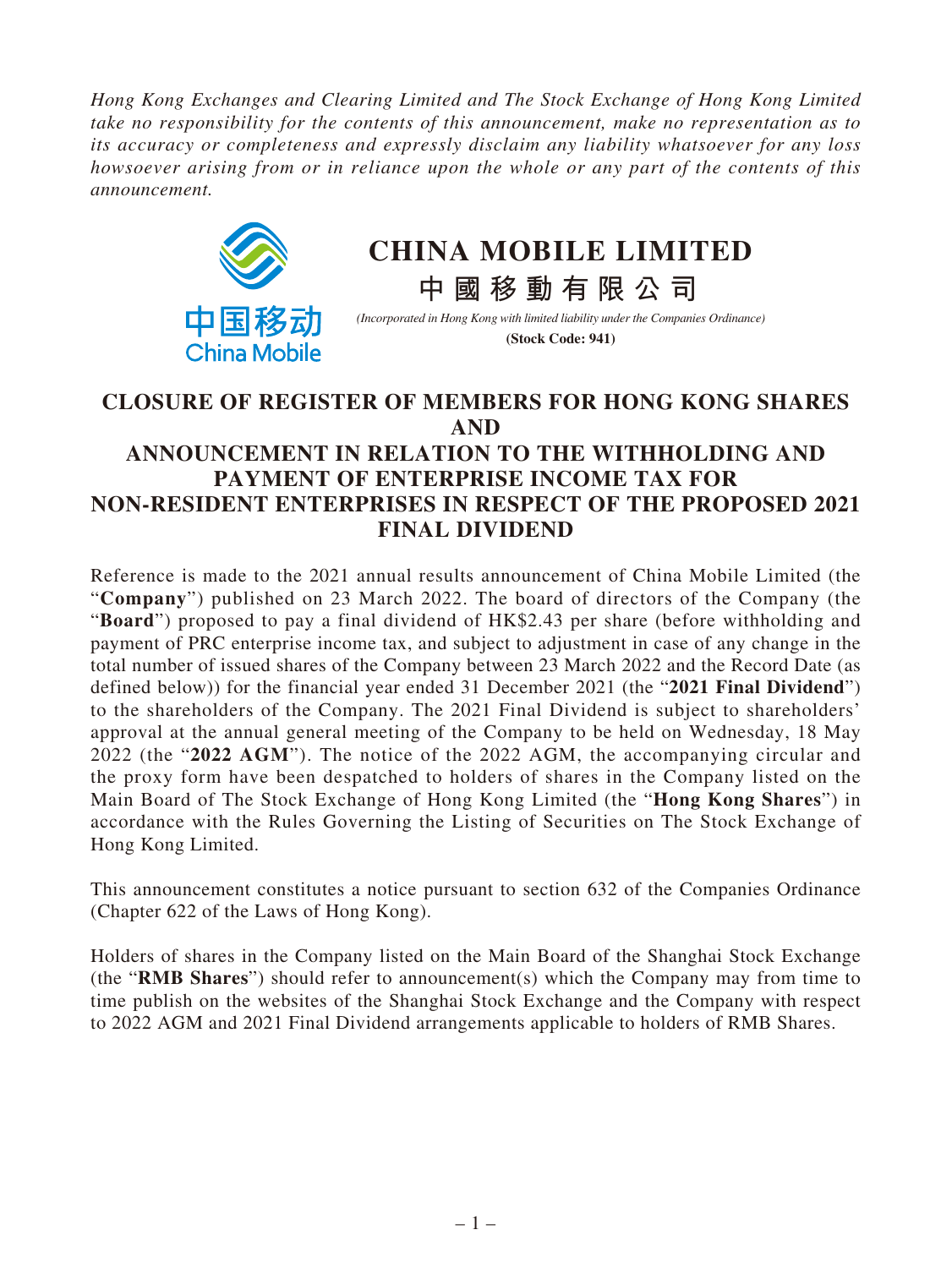### **Closure of Register of Members for Hong Kong Shares**

Notice is hereby given that the register of members of the Company for the Hong Kong Shares will be closed during the following periods:

- i. from Friday, 13 May 2022 to Wednesday, 18 May 2022 (both days inclusive) for the purpose of ascertaining entitlement of holders of Hong Kong Shares to attend and vote at the 2022 AGM. In order to be eligible to attend and vote at the 2022 AGM, all transfers of Hong Kong Shares accompanied by the relevant share certificates must be lodged with the Company's Hong Kong share registrar, Hong Kong Registrars Limited, at Shops 1712–1716, 17th Floor, Hopewell Centre, 183 Queen's Road East, Wan Chai, Hong Kong not later than 4:30 p.m. on Thursday, 12 May 2022; and
- ii. from Friday, 27 May 2022 to Tuesday, 31 May 2022 (both days inclusive) for the purpose of ascertaining entitlement of holders of Hong Kong Shares to the 2021 Final Dividend. In order to qualify for the 2021 Final Dividend, all transfers of Hong Kong Shares accompanied by the relevant share certificates must be lodged with the Company's Hong Kong share registrar, Hong Kong Registrars Limited, at Shops 1712–1716, 17th Floor, Hopewell Centre, 183 Queen's Road East, Wan Chai, Hong Kong not later than 4:30 p.m. on Thursday, 26 May 2022.

Subject to the approval by shareholders at the 2022 AGM, the 2021 Final Dividend will be paid on or about Wednesday, 15 June 2022 to those holders of Hong Kong Shares on the register of members on Tuesday, 31 May 2022 (the "**Record Date**").

### **Withholding and Payment of Enterprise Income Tax For Non-Resident Enterprise in Respect of the 2021 Final Dividend**

Pursuant to the "Enterprise Income Tax Law of the People's Republic of China" (the "**Enterprise Income Tax Law**"), the "Detailed Rules for the Implementation of the Enterprise Income Tax Law of the People's Republic of China" and the "Notice regarding Matters on Determination of Tax Residence Status of Chinese-controlled Offshore Incorporated Enterprises under Rules of Effective Management", the Company is required to withhold and pay 10 per cent. enterprise income tax on the distribution of the 2021 Final Dividend to nonresident enterprise holders of Hong Kong Shares. The withholding and payment obligation lies with the Company. In respect of all holders of Hong Kong Shares whose names appear on the Company's register of members as at the Record Date who are not individuals (including HKSCC Nominees Limited ("**HKSCC**"), corporate nominees or trustees such as securities companies and banks, and other entities or organizations, which are all considered as nonresident enterprise holders of Hong Kong Shares), the Company will distribute the 2021 Final Dividend after deducting enterprise income tax of 10 per cent.. The Company will not withhold and pay the individual income tax in respect of the 2021 Final Dividend payable to any natural person holders of Hong Kong Shares whose names appear on the Company's register of members as at the Record Date.